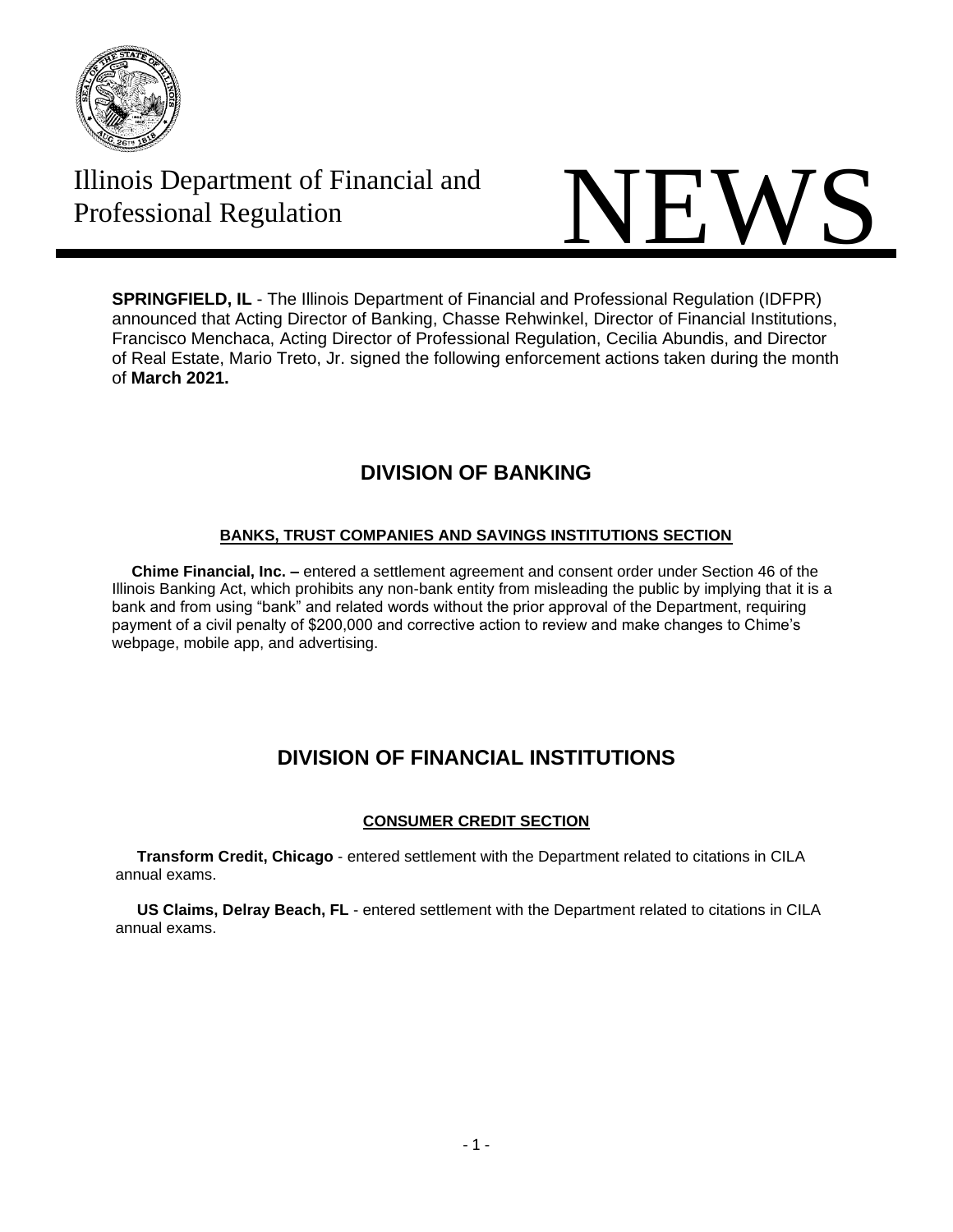## **DIVISION OF PROFESSIONAL REGULATION**

#### **UNLICENSED**

 **Alliance Alarms, Davenport, IA, unlicensed** - ordered to cease and desist from offering to provide or provide private alarm contracting agency services to the Illinois public, without being licensed by the Department to practice as a private alarm contracting agency in the state of Illinois.

 **Kevin Andresen, Athens, unlicensed** - ordered to cease and desist the unlicensed practice of roofing contracting.

 **Gregory Bean, Springfield, unlicensed** - ordered to cease and desist the unlicensed practice of roofing contracting.

 **JL Newton Builders, Speer, unlicensed** - ordered to cease and desist the unlicensed practice of roofing contracting.

 **Oliver McDowell, East St. Louis, unlicensed** - ordered to cease and desist the unlicensed practice of roofing contracting.

 **Sound Proof Windows & Siding, Plainfield, unlicensed** - ordered to cease and desist the unlicensed practice of roofing contracting.

 **Joshua Steffen, Palmyra, MO, unlicensed** - Steffen ordered to cease and desist unlicensed practice of architecture and assessed a \$250 civil penalty and **SSD Build, LLC, unlicensed**, ordered to cease and desist the unlicensed practice of architecture without a PDF for architecture.

#### **BARBER, COSMETOLOGY, ESTHETICS, HAIR BRAIDING & NAIL TECHNOLOGY**

 **Joan Tinnell, Chicago, 011176046** - cosmetology license restored with reprimand and fined \$750 after practiced esthetics on a non-renewed license.

#### **DENTAL**

 **Himanshi Thakkar, Loves Park, 019026435** - dental license reprimanded and must complete continuing education courses following improper placement of an implant and performance of a procedure without written consent.

#### **COLLECTION AGENCY**

 **Ocwen Loan Servicing, West Palm Beach, FL, 017020771** - collection agency license placed in refuse to renew status based on discipline by other U.S. jurisdictions.

 **Sortis Financial, Inc., Plano, TX, 017022358** - collection agency license issued and placed on probation for two years and fined \$4,000 based on sister-state discipline.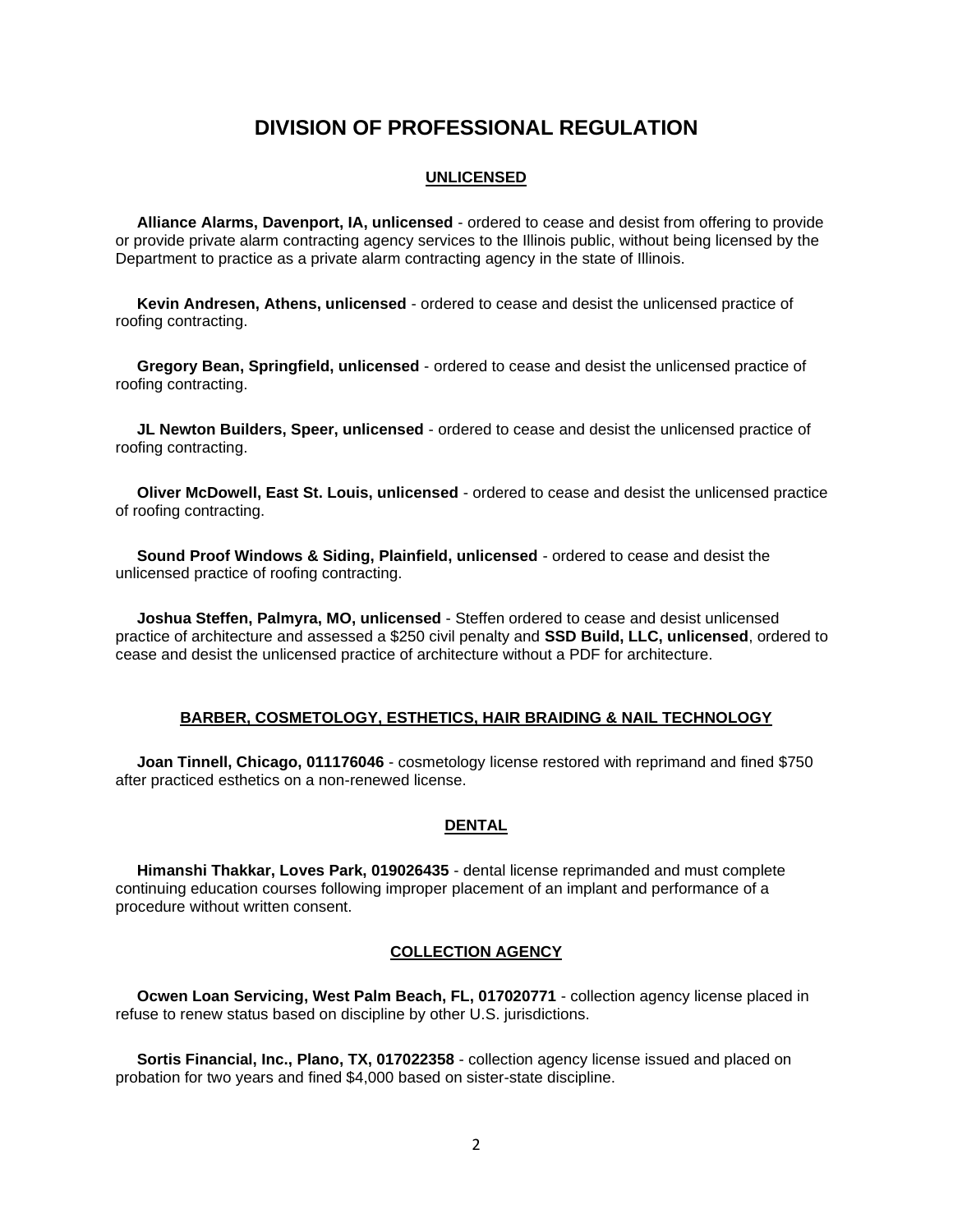**Tru-Contact Incorporated, Columbus, OH, 017022069** - collection agency license reprimanded based on sister-state discipline.

#### **PRIVATE DETECTIVE, PRIVATE ALARM, PRIVATE SECURITY & LOCKSMITH**

 **Kelley Coleman, Chicago, 129374070** - permanent employee registration card placed on three-year non-reporting probation due to being convicted of Class 2 Felony Aggravated Domestic Battery in Will County, Illinois, case number 19CF00001199 and for failing to report the arrest and conviction to the Department.

 **James Goodman, Machesney Park, 129453588** - permanent employee registration card placed on two-year non-reporting probation due to being convicted of Class A Misdemeanor Batter/Makes Physical Contact, in Winnebago County, Illinois, case number 20CF307 and for failing to report the arrest and conviction to the Department.

#### **FUNERAL DIRECTOR AND EMBALMER**

 **Brandy Collins, Rockford, 034015780** - funeral director and embalmer license placed on probation for two years and fined \$10,000 based on unprofessional conduct, failure to account for personal property and aiding and assisting unlicensed practice.

 **Alan Young, Greenville, 034011714** - funeral director and embalmer license indefinitely suspended for unlicensed practice and failing to timely respond to a Department request for information.

#### **IL ROOFING CONTRACTOR**

 **Abelard Construction Illinois, LLC, Chicago, 104015680** - roofing contractor license placed in refuse to renew status based on failure to provide a written response to a Department information request.

 **Darrel Buswell, Ipava, 104006322** - roofing contractor license placed in refuse to renew status based on unprofessional conduct.

 **G & M Exteriors Pros, Inc., Elgin, 104017074** - roofing contractor license reprimanded and fined \$500 for failure to provide written response to Department's information request.

 **JKGreen, Inc., Chicago, 104016532** - roofing contractor license placed in refuse to renew status based on aiding and assisting unlicensed practice of roofing contracting and unprofessional conduct.

 **Lauber Construction, LLC, Troy, 104016633** - roofing contractor license placed in refuse to renew status based on failure to provide a written response to a Department information request.

 **R Eck & Son, Inc, Forest Park, 104000715** - roofing contractor license and **105003788,** qualifying party roofing contractor license are both reprimanded based on aiding and abetting unlicensed practice.

 **Carlos Robles, Addison, 105006719** - acceptance of roofing qualifying party designation is indefinitely suspended, stayed, reprimanded and fined \$1,250 based on unprofessional conduct.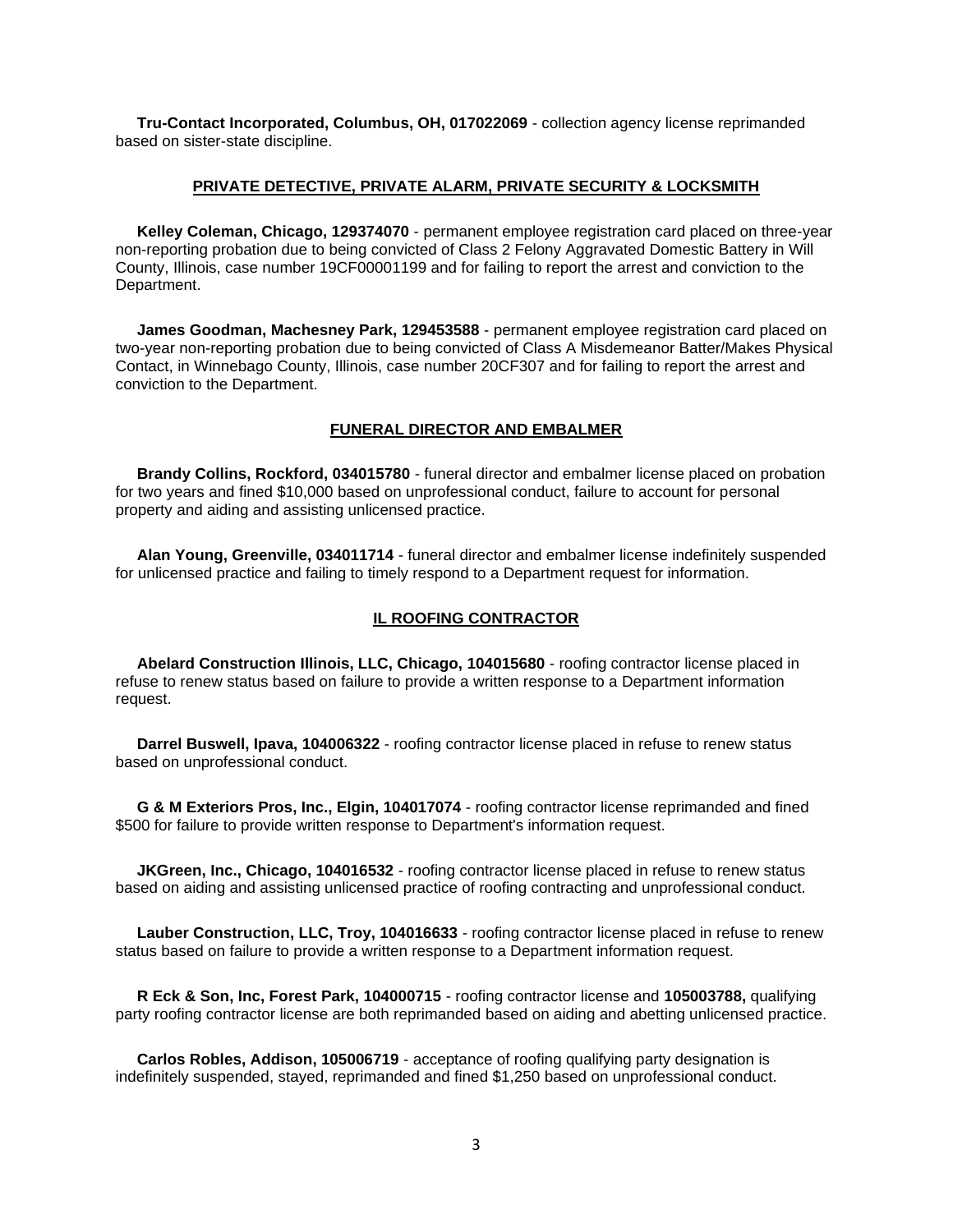#### **MEDICAL**

 **John Acquaye-Awah, Chicago, 036102126** - physician and surgeon license placed in refuse to renew status because review by the IDHFS OIG revealed concerns related to quality of care provided by Respondent to his patients.

 **Mohammed Ali, Willowbrook, 036062868** - physician and surgeon license reprimanded, fined \$5,000 and must complete 30 CME's due to deficiencies in documentation and care of patients of his practice.

 **Adam Brooks, Marion, IA, 036app355714** - physician and surgeon application for licensure withdrawn after receipt of a written Notice of Intent to Deny Licensure.

 **Karla Clark, Chicago, 036090494** - physician and surgeon license restored to full unencumbered status and thereafter placed on inactive status.

 **David Cook, Mount Zion, 036114692** - physician and surgeon license indefinitely suspended for a minimum of six months due to a boundary violation which led to termination from employment and disciplinary action by Medical Licensing Board of Indiana and the DEA.

 **Robert Demke, Streamwood, 036051067** - physician and surgeon license and controlled substance license both placed in refuse to renew status due to inappropriate prescribing of multiple controlled substances to a patient while she was on probation for unlawful possession of controlled substances and driving while under influence of drugs.

 **Omar Garcia, Silver Springs, FL, 036124389** - physician and surgeon license indefinitely suspended due to healthcare fraud conviction on February 2021.

 **Gary Gilyard, Bingham Farms, MI, 036156044** - physician and surgeon license issued with reprimand due to an adverse action taken by the State of Michigan Board of Medicine.

 **Edward Gorny, Chicago, 036034391** - physician and surgeon license placed in refuse to renew status after respondent surrendered his DEA Registration for Cause in October 2016.

 **Alyce Jackson, Kankakee, 036095105** - physician and surgeon license placed on indefinite probation for a minimum of two years, fined \$1,000 and must submit proof of 30 CME's due to inappropriate prescribing of controlled substances.

 **Marco Jarava, Chicago, 036094915** - physician and surgeon license restored to indefinite probation for a minimum of five years with multiple conditions including a practice monitor, must submit annual proof of completion of 10 CME credits, and shall take and pass all five topic areas of EBAS within 12 months.

 **Seng Leong, Barrington, 036055809** - physician and surgeon license reprimanded for failure to diagnose and treat myocardial infarction.

 **Chinedu Nwabueze, St. Louis, MO, 036144981** - physician and surgeon license placed on indefinite probation due to disciplinary action taken by Medical Board of California in October 2020.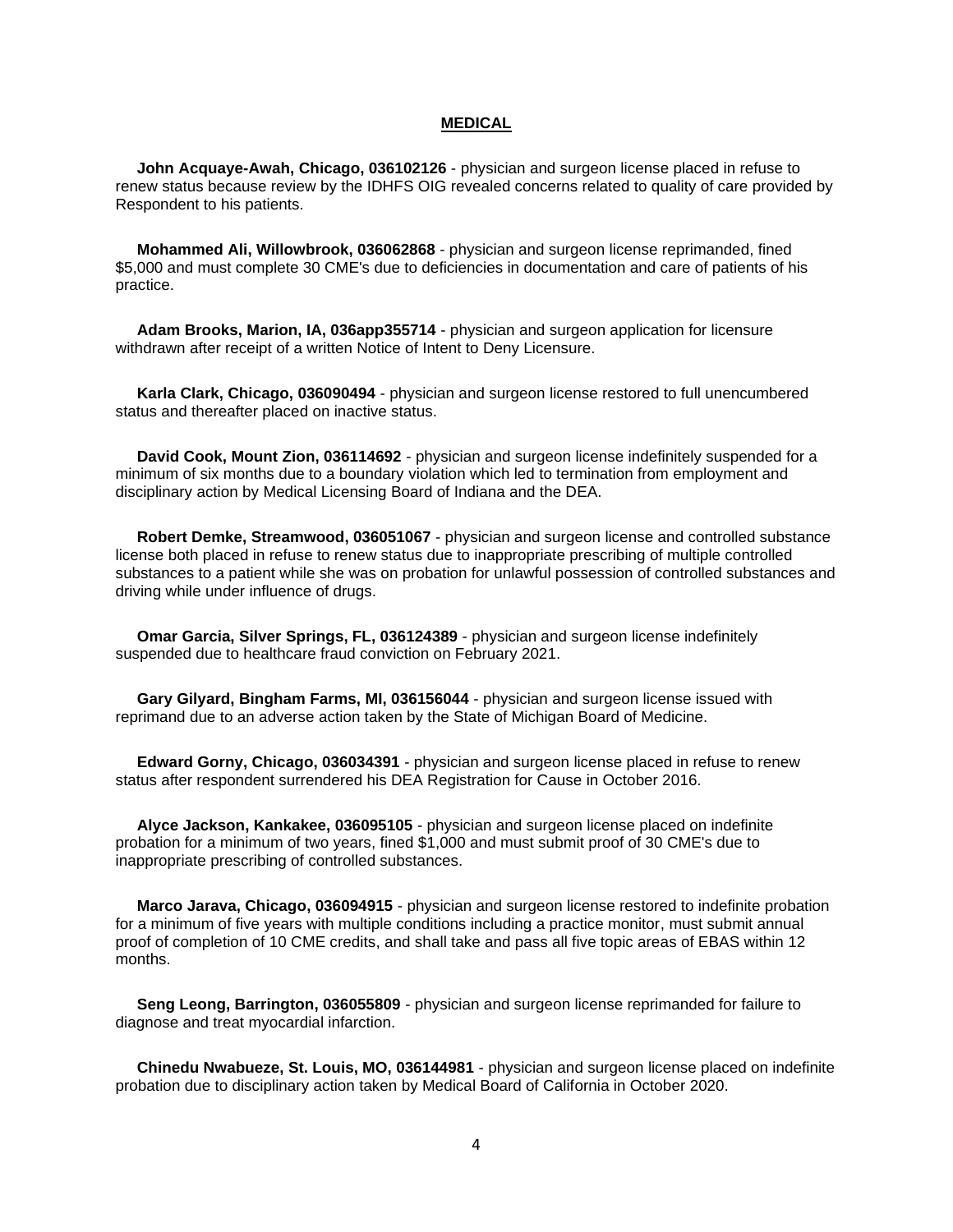**Bernard Ogon, Burlington, NJ, 036119415** - physician and surgeon license indefinitely suspended due to healthcare fraud conviction on January 2021.

 **Kamal Patel, Elk Grove Village, 036100655** - physician and surgeon license restored to indefinite probation for a minimum of five years with multiple conditions including a practice monitor; and must submit annually proof of completion of 40 CME credits.

 **Mac Scott, Homewood, 036064368** - physician and surgeon license placed in refuse to renew status due to negligent administration of Pitocin and performance of contraindicated mid-pelvic delivery resulting in the shoulder dystocia of the newborn-in-question.

 **Madhu Subnani, Rochester Hills, MI, 036121089** - physician and surgeon license temporarily suspended after Michigan Board of Medicine summarily suspended respondent for prescribing controlled substances without legitimate medical purpose and entering false notations in the patient records that would legitimize written prescriptions.

 **Manuel Thomas, Brookfield, WI, 036147540** - physician and surgeon license and controlled substance license temporarily suspended based on the information that he was utilizing his Illinois physician and surgeon license and Illinois controlled substance license to prescribe controlled substances to patients in Wisconsin after his Wisconsin medical license was indefinitely suspended in October 2020 by the Wisconsin Medical Examining Board and after he has been prohibited to provide any medical services as well as write any prescriptions pursuant to conditions of his bail release in November 2020 in the pending criminal case in the State of Wisconsin Circuit Court, Dane County.

 **Madhusudan Vallala, Chicago, 036053208** - physician and surgeon license placed in refuse to renew status because review by IDHFS OIG revealed concerns related to quality of care provided by respondent to his patients.

#### **MEDICAL CANNABIS**

 **Robert Kingsley, Chicago, 281534624** - dispensing organization license voluntarily and permanently surrendered principal officer license, is fined \$125,000; is barred from holding any license under Medical Use or Adult Use cannabis, is barred from ownership interest above 1% of any dispensary and must divest from Greengate Chicago due to violations found during an inspection and other violations of the Compassionate Use of Medical Cannabis Program Act.

 **Christopher Torres, Gurnee, 282889366** - registered agent-in-charge license and **283559082**, registered agent license indefinitely suspended for a minimum of nine months due to allegation of unprofessional conduct.

#### **NURSING**

 **Melanie Beans, Macomb, 041259621** - registered professional nurse license indefinitely suspended due to respondent's administration of opioids to a patient who was not prescribed opioids.

 **Cara Cunningham, Quincy, 041420745** - registered professional nurse license indefinitely suspended due to a felony conviction and unprofessional conduct.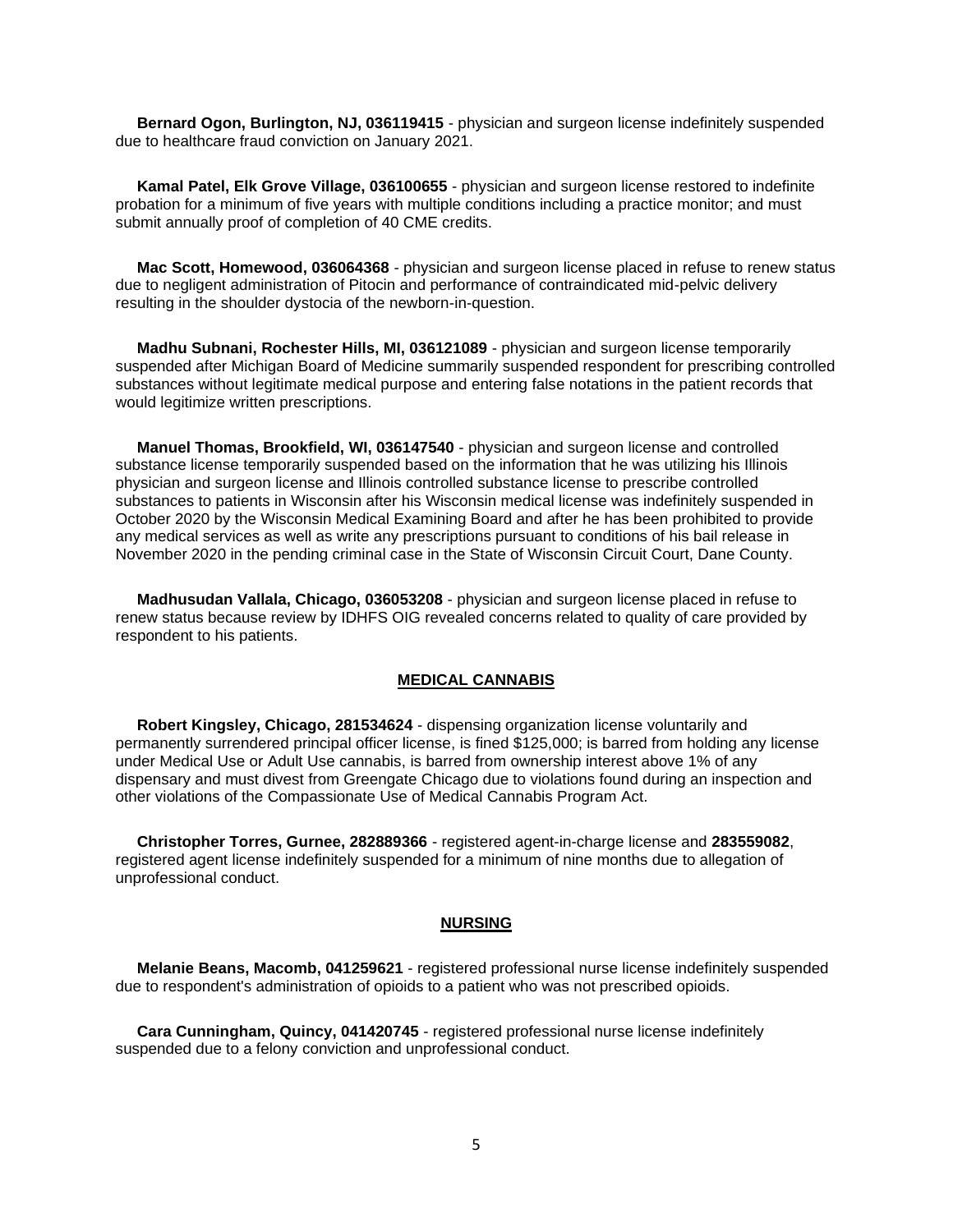**Brandy Dean, Terre Haute, IN, 041507720** - registered professional nurse license issued with reprimand due to sister-state discipline in the state of Indiana.

 **Jean Driver, Creal Springs, 041193014** - registered professional nurse license placed in refuse to renew status due to respondent's unprofessional conduct, gross negligence and for failure to report respondent's termination.

 **Christine Foster, Wheaton, 041305328** - registered professional nurse license reprimanded due to respondent's unprofessional conduct.

 **Nicole Huff, Moro, 041391993** - registered professional nurse license placed on probation for three years due to a guilty plea of driving under the influence (DUI) where she received court supervision.

 **Frank Lomprez, Tallula, 041284778** - registered professional nurse license indefinitely suspended due to respondent's gross negligence and for failure to report respondent's termination.

 **Catherine McMahon, Wood River, 041269037** - registered professional nurse license placed in refuse to renew status due to disciplinary action taken by the state of Arizona.

 **Paige Norris, Brighton, 041473528** - registered professional nurse license indefinitely suspended due to respondent's unprofessional conduct, fraudulent statements and for failure to report respondent's termination.

 **Kolade Oloba, Downey, CA, 043109625** - practical nurse license placed in refuse to renew status due to respondent's conviction for Felony Engaging in Monetary Transactions in Property Derived from Specified Unlawful Activity in the United States District Court for the District of California.

 **Denise O'Malley, Plainfield, 041280076** - registered professional nurse license temporarily suspended due to failure to comply with the terms of an Order Requiring Presence of Chaperone During Patient Encounters.

 **Rebecca Orr, Pleasant Hill, 043106317** - practical nurse license indefinitely suspended due to misdemeanor convictions for battery/bodily harm and for possession of drug paraphernalia.

 **Joshua Puls, McHenry, 041366211** - registered professional nurse license indefinitely suspended due to respondent's unprofessional conduct of impairment at work and for failure to report respondent's termination.

 **Brandi Rice, Willisville, 043117117** - practical nurse license revoked due to respondent's felony conviction for possession of methamphetamine and for a pattern of criminal convictions which demonstrates incapacity or incompetency to practice under the Act.

 **Margaret Schmeling, Fredonia, WI, 041365462** - registered professional nurse license placed in refuse to renew status due to sister-state discipline.

 **April Scott, Mt. Vernon, 043102864** - practical nurse license revoked due to respondent's felony conviction for possession of methamphetamines.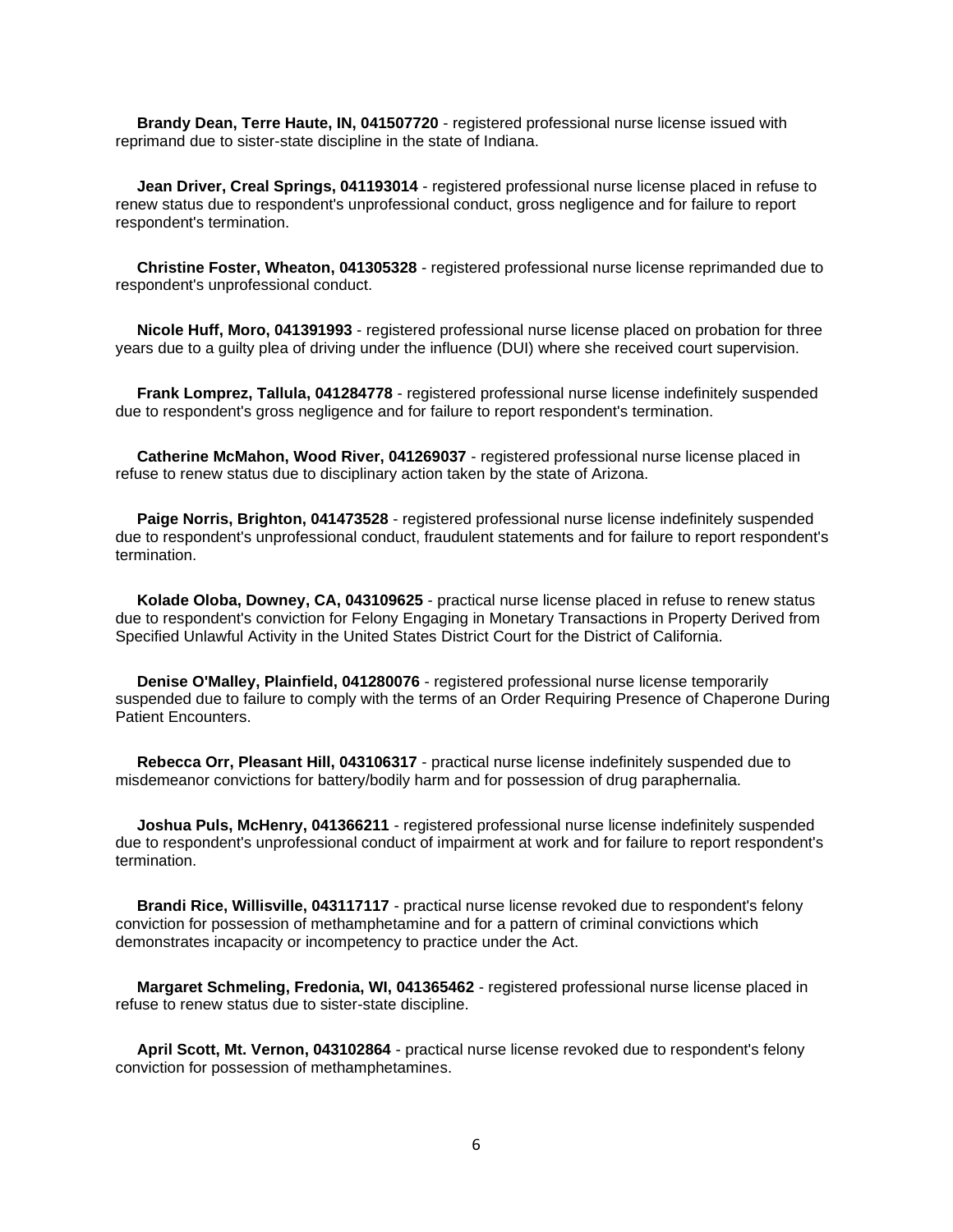**Jenna Tune, Patoka, 043104463** - practical nurse license indefinitely suspended due to respondent's unprofessional conduct, diversion of drugs and for failure to report respondent's termination.

 **Lakeisha Williams, Chicago, 043087289** - practical nurse license restored to probation for two years effective upon payment of fees, filing of forms and completion of NCLEX exam.

#### **PHARMACY**

 **Shaun Kink, Grand Rapids, MI, 051291907** - pharmacist license temporarily suspended pending the completion of the criminal proceedings, due to failure to comply with terms of an Order Requiring Presence of Chaperone During Patient Encounters.

 **Mymed Pharmacy Inc, Palos Hills, 054019958** - pharmacy license and **320012076**, controlled substance license both voluntarily surrendered due to operating without a pharmacist-in-charge.

 **Mymed Pharmacy Inc, Palos Hills, 054019958** - pharmacy license and controlled substance license both voluntarily surrendered due to operating without a pharmacist-in-charge.

#### **PHYSICAL THERAPY**

 **Michael Lim, Huntley, 070014003** - physical therapy license reprimanded and fined \$500 as a result of holding himself out as an "Advanced Integrated Pain Physical Therapist" on respondent's internet website and offering to provide "Viola" and Microcurrent" therapies considered to be within the scope of practice of physical therapy as defined under the Illinois Physical Therapy Practice Act, while Mr. Lim's physical therapy license was suspended.

#### **PROFESSIONAL COUNSELOR**

 **Danny Sourbis, Bolingbrook, 180009546** - clinical professional counselor license restored to indefinite probation for a minimum of four years.

## **DIVISION OF REAL ESTATE UNLICENSED**

 **Gary Fasetti, Poplar Grove** - shall pay a \$10,000 civil penalty and ordered to cease and desist the unlicensed practice of home inspection in the State of Illinois.

**Helmuth Auction Services, Junction City, WI** - ordered to cease and desist from engaging in any auction activities in the State of Illinois that require a license to the Auction License Act for advertising auction services in Illinois without an Illinois license.

 **Norman Helmuth, Junction City, WI** - ordered to cease and desist from engaging in any auction activities in the State of Illinois that require a license to the Auction License Act for advertising auction services in Illinois without an Illinois license.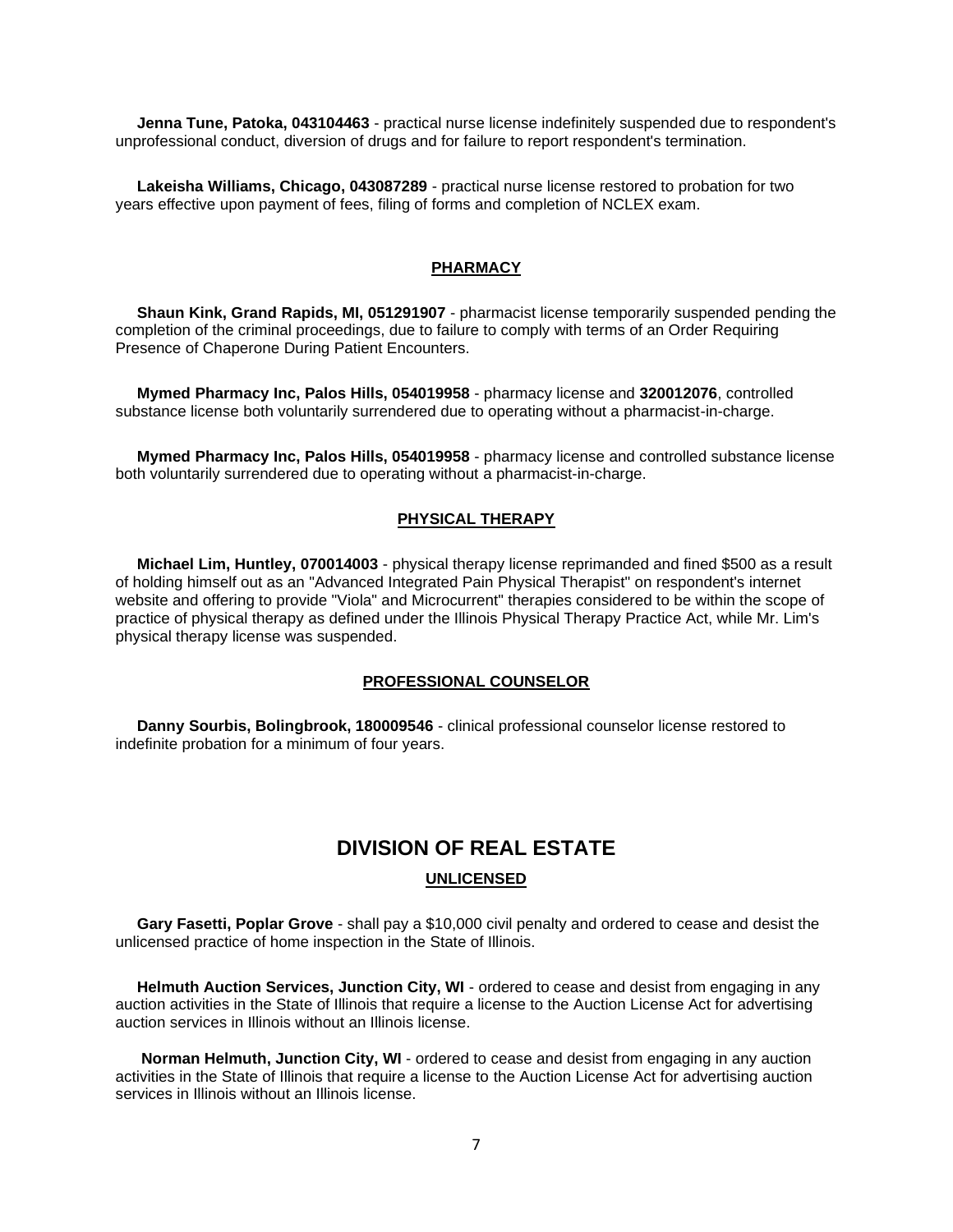**Robert Helmuth, Junction City, WI** - ordered to cease and desist from engaging in any auction activities in the State of Illinois that require a license to the Auction License Act for advertising auction services in Illinois without an Illinois license.

 **Jack Tosetti, Nokomis** - Respondent imposed a \$5,000 civil penalty and shall cease and desist in the unlicensed practice of real estate appraisal.

 **James Sansone, St Louis, MO** - ordered to cease and desist unlicensed practice of real estate and shall pay a \$1,000 civil penalty for unlicensed practice of real estate.

#### **AUCTIONEER**

 **Chris Hanlin, Quincy, 441001737** - auctioneer license fined \$5,000 for practicing while expired and for failure to complete continuing education prior to renewing the license and stating on the renewal that the continuing education had been completed.

#### **COMMUNITY ASSOCIATION MANAGER**

 **Jerome Faulkner, Chicago, 261002591** - community association manager license fined \$500 for practicing as a community association manager prior to having a license.

 **Walter Popielec, Hickory Hills, 261001555** - community association managers license suspended for a minimum period of 6 months and fined \$2,000 for failing to properly produce requested association records.

#### **REAL ESTATE**

 **Gemel Jackson, Chicago, 475180333** - real estate broker license fined \$1,000 and ordered to complete a contracts course for altering a signed document without the written consent or direction from all signatories.

 **Clinton Johnson, Chicago, 473app4050092** - real estate residential leasing agent license granted and placed on probation due to prior felony criminal conviction.

 **Antuane King, Chicago, 4710011522** - real estate managing broker license revoked due to a felony criminal conviction.

 **Kevin Marston, Chicago, 475106754** - **Quatum Realty & Supply Chain Solutions INC, Chicago, 478025690** - real estate broker and real estate broker corporation fined \$20,000 jointly and severally and were ordered to cease and desist the unlicensed practice of real estate in the State of Illinois.

 **Kasra Motlagh, Chicago, 475165754** - real estate broker license suspended for violation of the terms of an order.

 **Rafael Luis Padilla, Worth, 475app4035239** - real estate broker license granted and placed on probation due to prior felony criminal convictions.